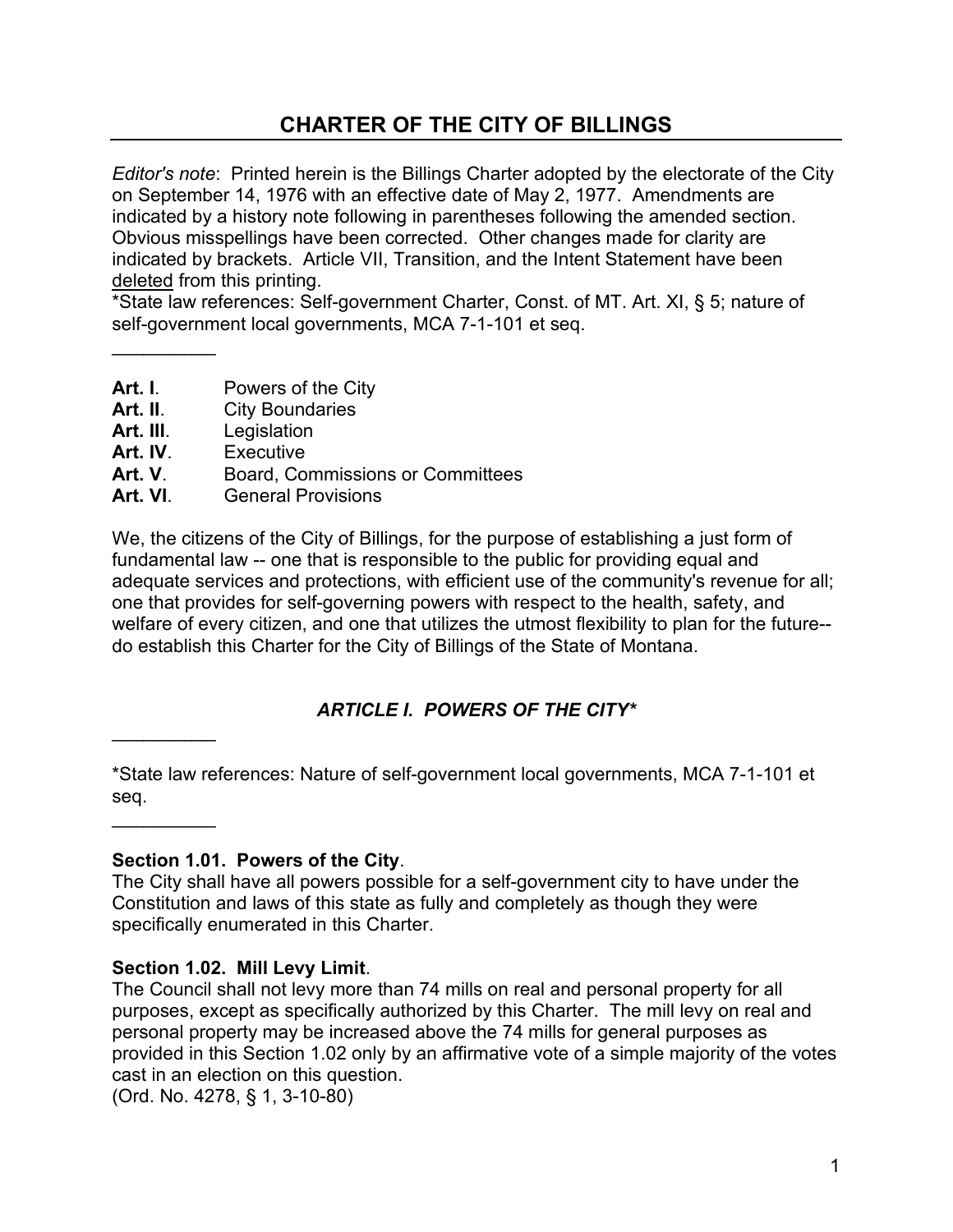\*State law references: Mill levy limit is not applicable to self-governing local government units, MCA 7-1-114(1)(g).

## **Section 1.03. Mill Levy for Transit**.

In addition to the mill levy authorized by subsection 1.02 of Article I, the City Council may levy not more than ten (10) mills for transit purposes only. (Ord. No. 4278, § 1, 3-10-80)

## **Section 1.04. Mill Levy for Library**.

In addition to the mill levies authorized by subsections 1.02 and 1.03 of Article I, the City Council may levy not more than five (5) mills for the purpose of providing funds for the operation, maintenance and capital needs of the Parmly Billings Library only. (Ord. No. 94-4948, § 1, 1-3-94)

## **Section 1.05. Mill Levy to Maintain Level of Fire and Police Services**.

In addition to the mill levies authorized by subsections 1.02, 1.03 and 1.04 of Article I, the City Council may levy not to exceed the amount of mills set out hereafter for the purpose of providing funds to maintain the operation, maintenance and capital needs of the fire department and police department of the City. The increase shall be phased in over the next four fiscal years. The mill levies authorized by this subsection are intended to be permanent, are imposed solely to maintain the 1998--1999 level of service funded at \$15,443,284.00, and may only be imposed to pay the additional costs of these services, which exceed \$15,443,284.00.

1999/2000--5 mills 2000/2001--10 mills 2001/2002--15 mills 2002/2003--20 mills

This Ordinance will be repealed and void if Ordinance Number 98-5063 (to maintain and increase current levels of service and funding) passes. (Ord. No. 98-5062, § 1, 8-10-98)

*Editor's note*: Ord. No. 98-5062, §§ 1--3, adopted by the City Council on July 28, 1998, amended the Charter by renumbering former section 1.05 as section 1.06 and adding new provisions as section 1.05. Ord. No. 98-5062 was approved by the voters on Nov. 3, 1998. Ord. No. 98-5063, which would have superseded Ord. No. 98-5062, was not approved by the voters.

**Sec. 1.05.1. Mill Levy to Fund Fire, Police, and Related Public Safety Expenses.**  For the purpose of funding the operation, maintenance and capital needs of the fire department, police department, and related public safety expenses, the City Council shall levy 60 mills starting in fiscal year 2021 which will raise approximately \$12.2 million.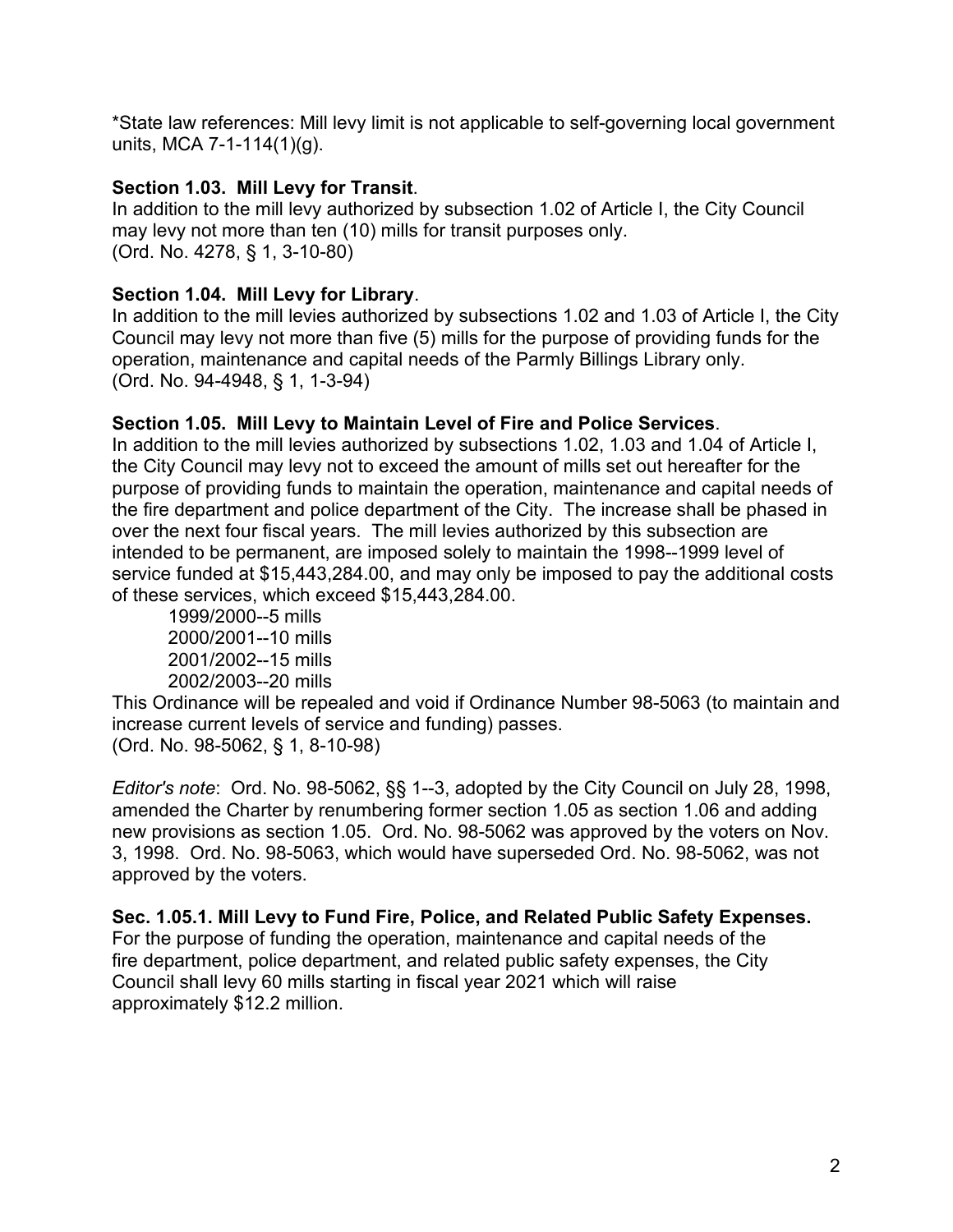The foregoing mill levy is permanent and shall continue indefinitely in future fiscal years. This levy is not cumulative, which means the number of mills will not increase over time. This levy is in addition to any other mill levies authorized by Charter or law.

(Ord. No. 04-5288, § 1, 7-12-04; Ord. No. 20-5736, § 1, 6-22-20)

*Editor's note:* Ord. No. 20-5736 was approved by the voters on September 15, 2020 which repealed and replaced the previous Sec. 1.05.1.

#### **Section 1.05.2 Mill Levy to Fund Police, Fire, Prosecution Services, Code Enforcement, Municipal Court, Mental Health and Substance Abuse Services, and Related Public Safety Expenses.**

For the purpose of funding the operation, maintenance and capital needs of the police department, fire department, prosecution services, code enforcement, municipal court, mental health and substance abuse services, and related public safety expenses, the City Council shall levy up to 34 mills starting in fiscal year 2023, which will raise approximately \$7.1 million as follows:

Fiscal Year 2023 \$7,115,000 34 Mills The foregoing mill levy is permanent and shall continue indefinitely in future fiscal years. This levy is not cumulative, which means the number of mills will not increase over time. This levy is in addition to any other mill levies authorized by Charter or law. (Ord. No. 21-5760, § 1, 6-28-21)

*Editor's note:* Section 1.05.02 Public Safety Mill Levy was approved by voters on November 2, 2021 which granted immediate effectiveness of Ord. No. 21-5760.

#### **Section 1.06. Construction**.

The powers of the City under this Charter shall be construed liberally in favor of the City, and the specific mention of particular powers in the Charter shall not be construed as limiting in any way the general power stated in this article. (Ord. No. 94-4948, § 1, 1-3-94; Ord. No. 98-5062, § 1, 8-10-98)

### *ARTICLE II. CITY BOUNDARIES\**

 $\overline{\phantom{a}}$ \*State law references: A local government with self-government powers is subject to state laws on annexation, MCA 7-1-114(1)(a); annexation procedures, MCA 7-2-4201 et seq.

#### **Section 2.01**.

 $\overline{\phantom{a}}$ 

The corporate boundaries of the City of Billings, Montana shall remain fixed and established as they exist on the date this Charter takes effect, provided that the City shall have the power to change its boundaries in the manner provided by law.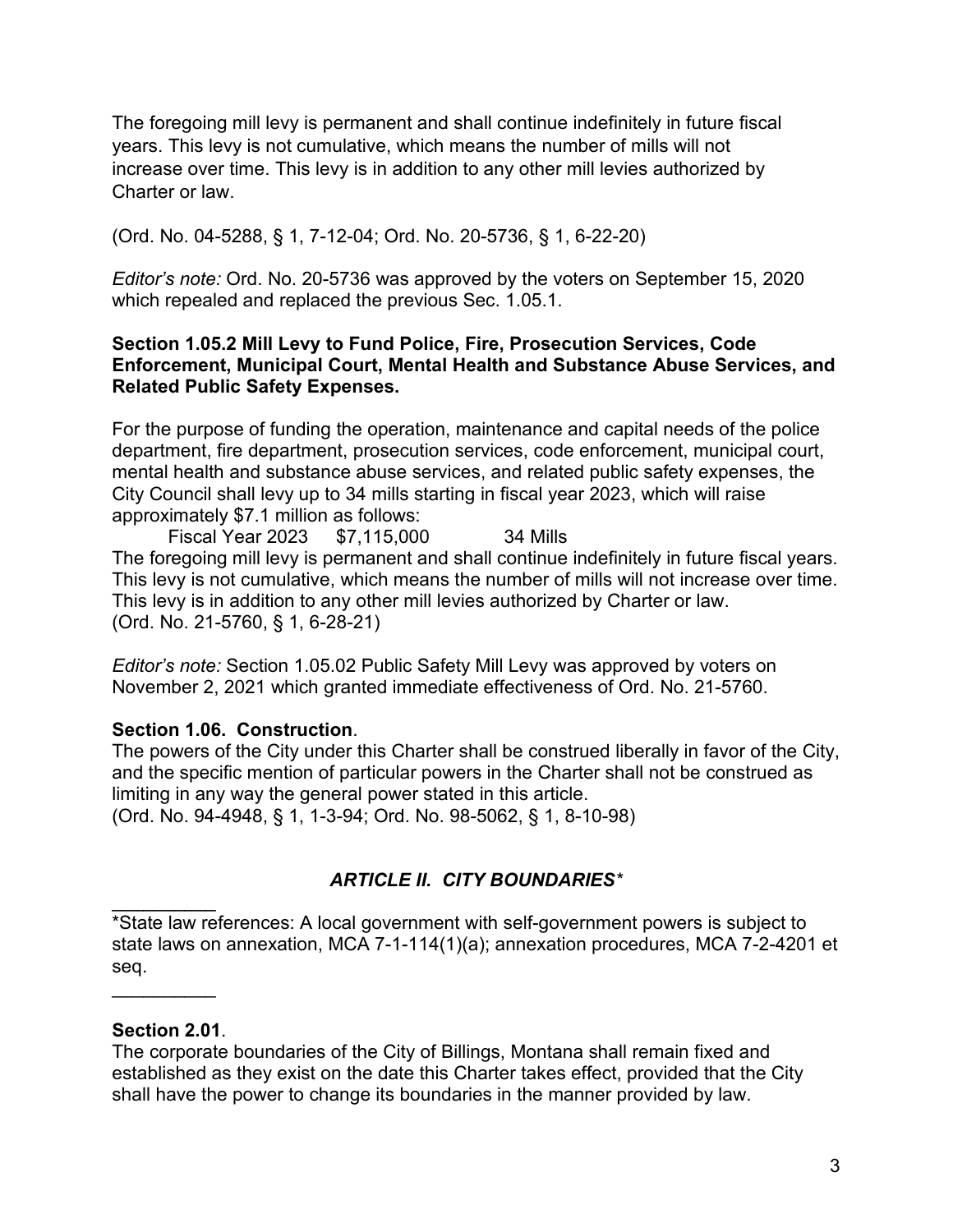# *ARTICLE III. LEGISLATION\**

 $\overline{\phantom{a}}$ \*State law references: A local government with self-government powers is subject to state laws establishing legislative procedures or requirements, MCA 7-1-114(1)(c); local government ordinances, resolutions, and initiatives and referendum, MCA 7-5-101 et seq.; conduct of municipal government, MCA 7-5-4101 et seq.

### **Section 3.01. Legislative Branch.**

- A. The legislative branch shall consist of the City Council and the Mayor.
- B. All powers of the City shall be vested in the legislative branch, except otherwise provided by law or this Charter, and the legislative branch shall provide for the exercise thereof and for the performance of all duties and obligations imposed on the City by law.
- C. The legislative branch shall conduct an annual performance review of the City Administrator.

(Local Gov't. Review Comm., approved at election, June 4, 1996)

#### **Section 3.02. City Council: Composition and Powers**.

- A. There shall be a City Council of the City of Billings composed of ten (10) Councilmembers.
- B. Reserved.

 $\overline{\phantom{a}}$ 

### **Section 3.03. City Council: Election, Terms and Qualifications**.

- A. Councilmembers shall be elected from wards. Two (2) Councilmembers shall be elected from each ward. One (1) Councilmember from each ward shall be elected every two (2) years.
- B. Councilmembers shall serve for terms of four (4) years and shall be limited to two (2) consecutive terms.
- C. Councilmembers shall reside within the ward from which they are elected and shall be qualified voters of the City of Billings.

(Local Gov't. Review Comm., approved at election, June 4, 1996)

#### **Section 3.04. Mayor: Election, Powers and Duties**.

- A. The Mayor shall be a resident and qualified voter of the City of Billings and shall be elected at large for a term of four (4) years and shall be limited to two (2) consecutive terms.
- B. The Mayor shall be the presiding officer of the City Council and shall vote on all issues.
- C. The Mayor shall be recognized as the head of City government for all ceremonial purposes and by the Governor for purposes of military law, and shall execute contracts, deeds and other documents.
- D. The Mayor shall have no administrative duties except as required to carry out the responsibilities heretofore set forth.

(Local Gov't. Review Comm., approved at election, June 4, 1996)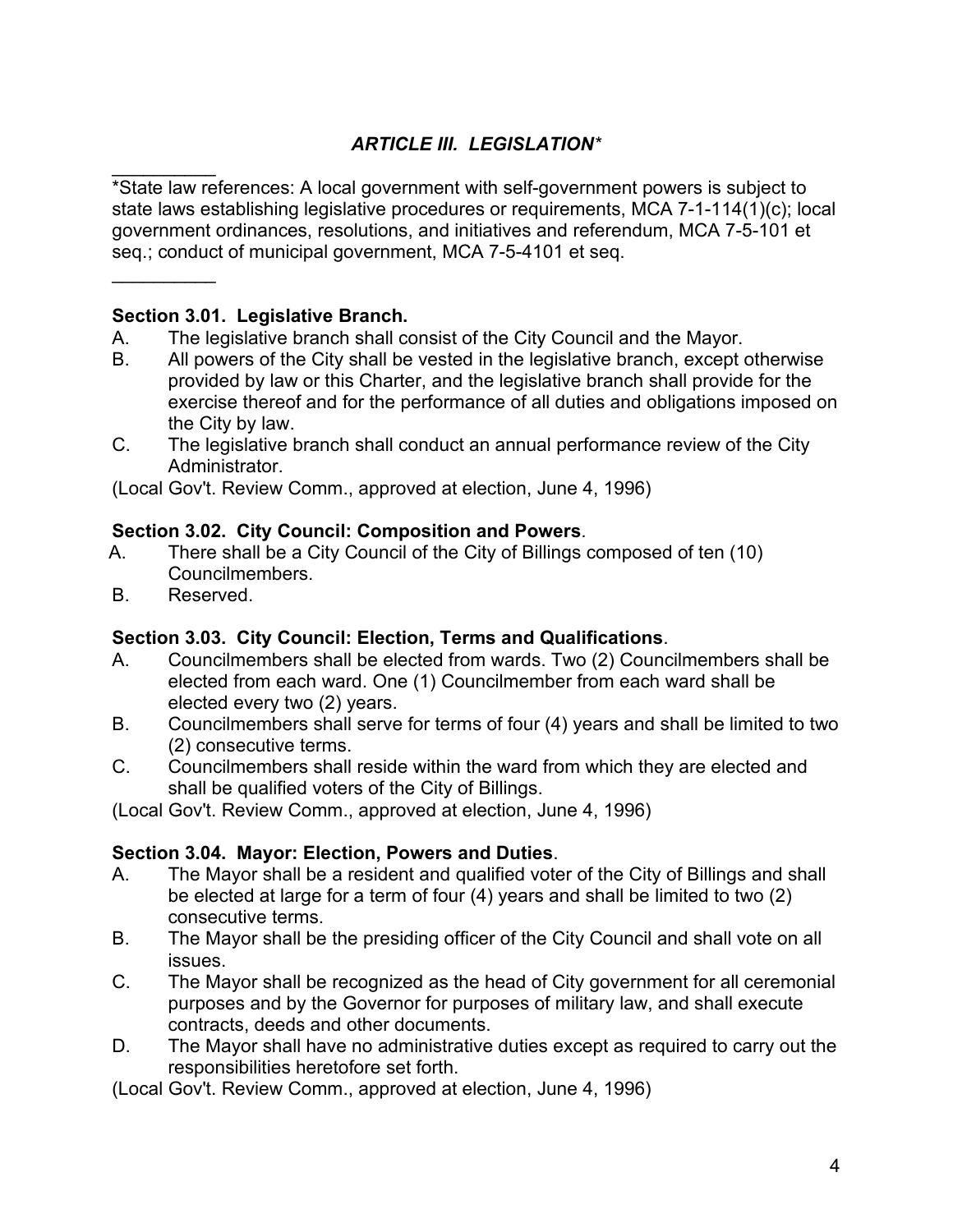#### **Section 3.05. Deputy Mayor**.

The City Council shall elect at its first meeting following each general election from the Councilmembers a Deputy Mayor, who shall act as Mayor during the absence or disability of the mayor.

#### **Section 3.06. Election**.

The procedure for the nomination and election of all City officials shall be as prescribed by state law for non-partisan elections.

\*State law references: A local government with self-government powers is subject to all state laws regulating the election of local officials, MCA 7-1-114(1)(d); elections, MCA 13-1-101 et seq.

#### **Section 3.07. Prohibition, Appointments and Removals**.

Neither the City Council, its members, nor the Mayor shall in any manner dictate the appointment or removal of any City administrative officers or employees whom the City Administrator or any of his or her subordinates are empowered to appoint.

### **Section 3.08. Interference with Administration**.

Except for the purposes of inquiries and investigations, the Council, its members and the Mayor shall deal with the City officers and employees who are subject to the direction and supervision of the City Administrator solely through the City Administrator. Neither the Council, its members, nor the Mayor shall give orders to any City officer or employee either publicly or privately.

### **Section 3.09. Vacancies, Forfeiture of the Office, Filling of Vacancies**.

- A. Vacancies. The office of Councilmember or Mayor shall become vacant upon his or her death, resignation, removal from office in any manner authorized by law, or forfeiture of his or her office.
- B. Forfeiture of Office. A Councilmember or Mayor shall forfeit his or her office if he or she: (1) lacks at any time during his or her term of office any qualification for the office prescribed by the Charter or by law, (2) or violates any express prohibition of this Charter, (3) or is convicted of a felony.
- C. Fillings of Vacancies of City Council. Vacancies of less than five (5) in number on the City Council shall be filled by appointment by the Mayor with the advice and consent of the majority of the remaining City Council. The appointed Councilmember shall be a resident of the ward in which the vacancy occurs and a qualified voter of the City of Billings. A vacancy shall be filled within thirty (30) days after it occurs. If not filled within thirty (30) days, a special election shall be called in that ward. At the next general election, an appointed Councilmember shall stand for election for any remaining portion of the term of the office to which he or she has been appointed. If five (5) or more Council positions are vacant, a special election shall be held within ninety (90) days for the unexpired terms of the vacant positions. In the event that all members of the City Council are removed by death, disability, forfeiture of office, or other cause, the Governor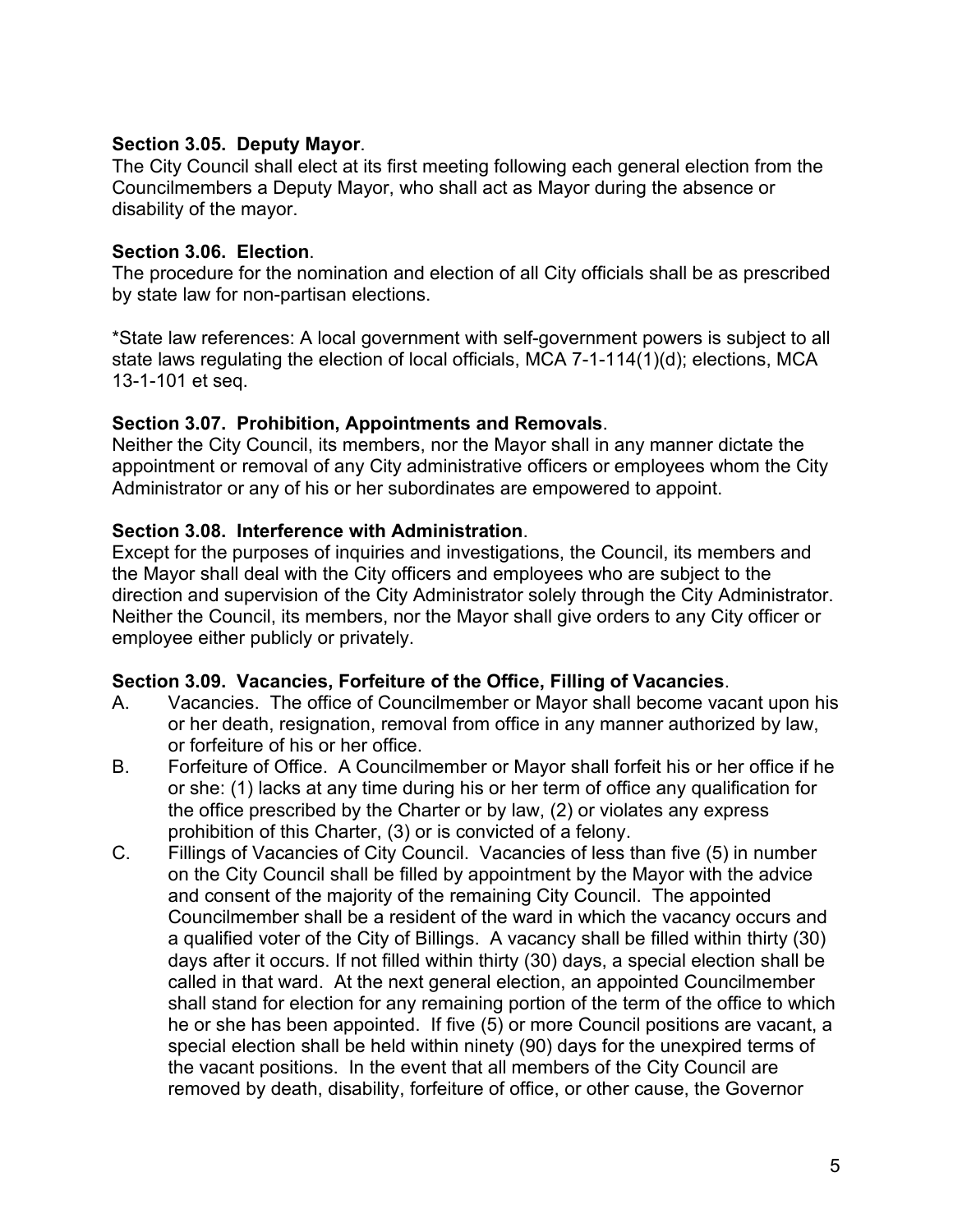shall appoint an interim Council which shall hold office until a special election can be held within ninety (90) days.

D. Filling of Vacancy in the Office of Mayor. If a vacancy in the office of Mayor, the Deputy Mayor shall become Mayor for the remainder of the unexpired term of the Mayor. Upon assuming the office of Mayor, the Deputy Mayor vacates his or her Council position.

#### **Section 3.10. Procedure**.

The Council shall establish by ordinance its rules of procedure and time and place of meetings.

#### **Section 3.11. Compensation**.

The Council shall establish by ordinance the compensation of its members including the Mayor, but no Councilmember or Mayor's compensation may be increased during his or her term of office.

## *ARTICLE IV. EXECUTIVE*

#### **Section 4.01. City Administrator: Employment, Compensation, Qualifications**.

The Council shall employ a City Administrator on the basis of merit for an indefinite term. The Administrator shall not be the Mayor or a Councilmember at the time of employment and need not be a resident of the City or state at the time of employment. The Council shall conduct an annual performance review of the City Administrator. (Local Gov't. Review Comm., approved at election, June 4, 1996)

#### **Section 4.02. City Administrator: Removal.**

The Council may remove the Administrator with or without cause by an affirmative vote of a majority of all its members.

#### **Section 4.03. City Administrator: Powers and Duties**.

The Administrator shall:

- A. carry out policies established by the City Council;
- B. perform the duties required by law, ordinance, resolution, or this Charter;
- C. enforce laws, ordinances, and resolutions;
- D. administer the affairs of the City;
- E. direct, organize, establish, supervise, and administer all departments, agencies, and offices of the City;
- F. appoint, suspend, and remove all employees of the local government;<br>G. prepare and present the City budget to the Council for its approval and
- prepare and present the City budget to the Council for its approval and administer the budget adopted by the Council;
- H. Report publicly to the Council at least quarterly on the financial conditions of the City;
- I. recommend measures to the Council;
- J. report to the Council as the Council may require;
- K. attend Council meetings and take part in the discussion, but shall have no vote;